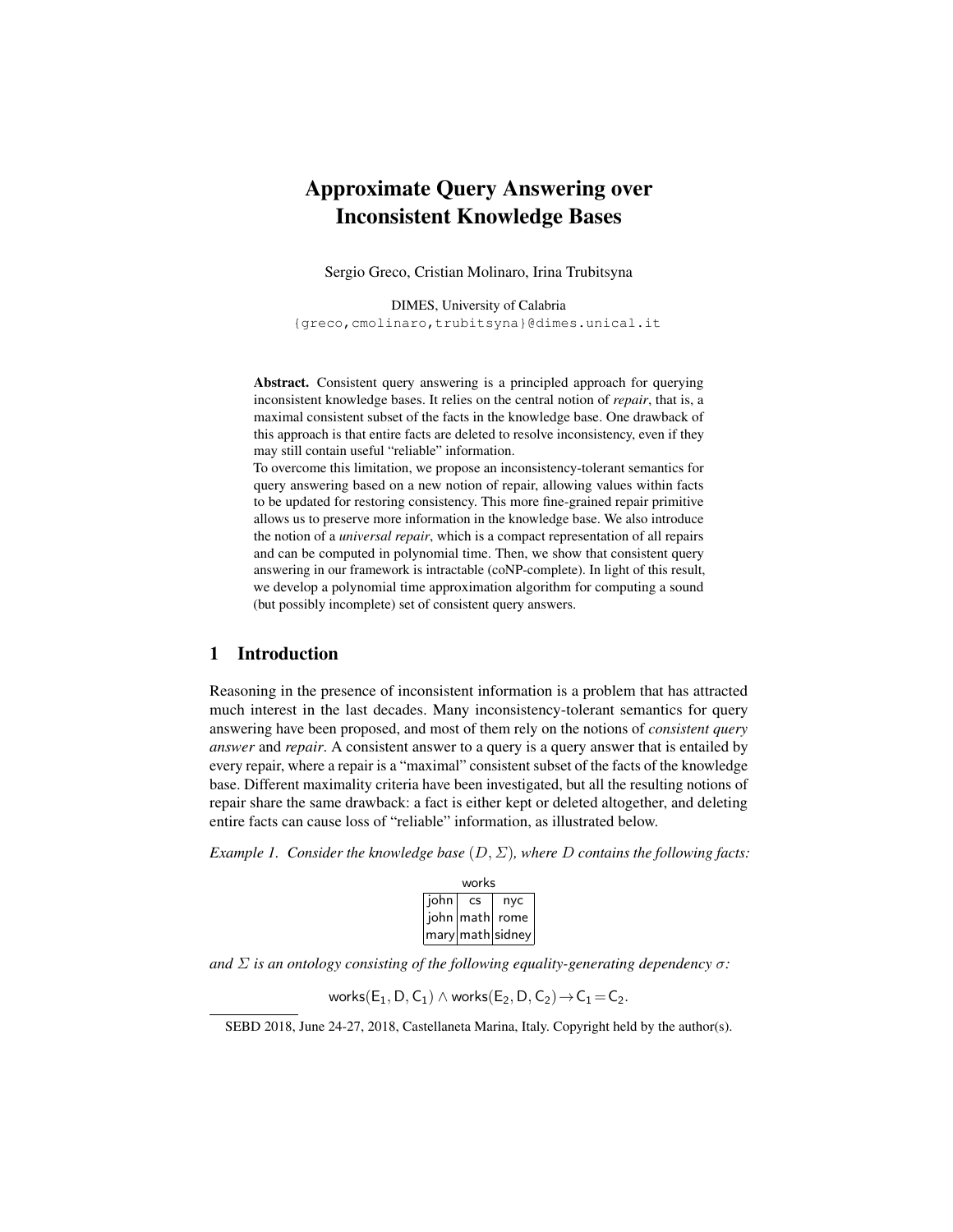*As an example, the fact* works(john, cs, nyc) *states that* john *is an employee working in the* cs *department located in* nyc*. The dependency* σ *says that every department must be located in a single city. Clearly, the last two facts violate* σ*, so every repair would discard either of them.*

*If we pose a query asking for the employees' name, the only consistent answer is* john*. However, we might consider reliable the information on* mary *being an employee, as the only uncertainty concerns the* math *department and its city—roughly speaking, the information in the first column of the* works *table can be considered "clean".*

To overcome the drawback illustrated above, we propose a notion of repair based on updating values within facts. Update-based repairing allows for rectifying errors in facts without deleting them altogether, thereby preserving consistent values.

*Example 2. Consider again the knowledge base of Example 1. Using value updates as the primitive to restore consistency, and assuming that the only uncertain values are* math*'s cities, we get the following two repairs:*



*If we ask again for the employees' name, both* mary *and* john *are consistent answers.*

We show that consistent query answering in this setting is coNP-complete. Then, we show how to compute a "universal" repair, which compactly represents all repairs and can be used as a valuable tool to compute approximate query answers.

*Example 3. A universal repair for the two repairs of Example 2 is reported below:*



*where*  $\perp_1$  *is a labeled null, and the "global" condition at the bottom restricts the admissible values for*  $\perp_1$ *, which are rome and sidney.* 

## 2 Related Work

Consistent query answering was first proposed in [1]. Query answering under various inconsistency-tolerant semantics for ontologies expressed in DL languages has been studied in several works (see, e.g., [13,14,3,4]), and in [17,18] for ontologies expressed by fragments of Datalog+/–. [4] have proposed an approach for the approximation of consistent query answers from above and from below. [7] proposed an approach based on three-valued logic to compute a sound but possibly incomplete set of consistent query answers. Different from our proposal, all the approaches above adopt the most common notion of repair, where whole facts are removed. This can cause loss of information, as illustrated in the toy scenario of Example 1—in real-life scenarios, it might well be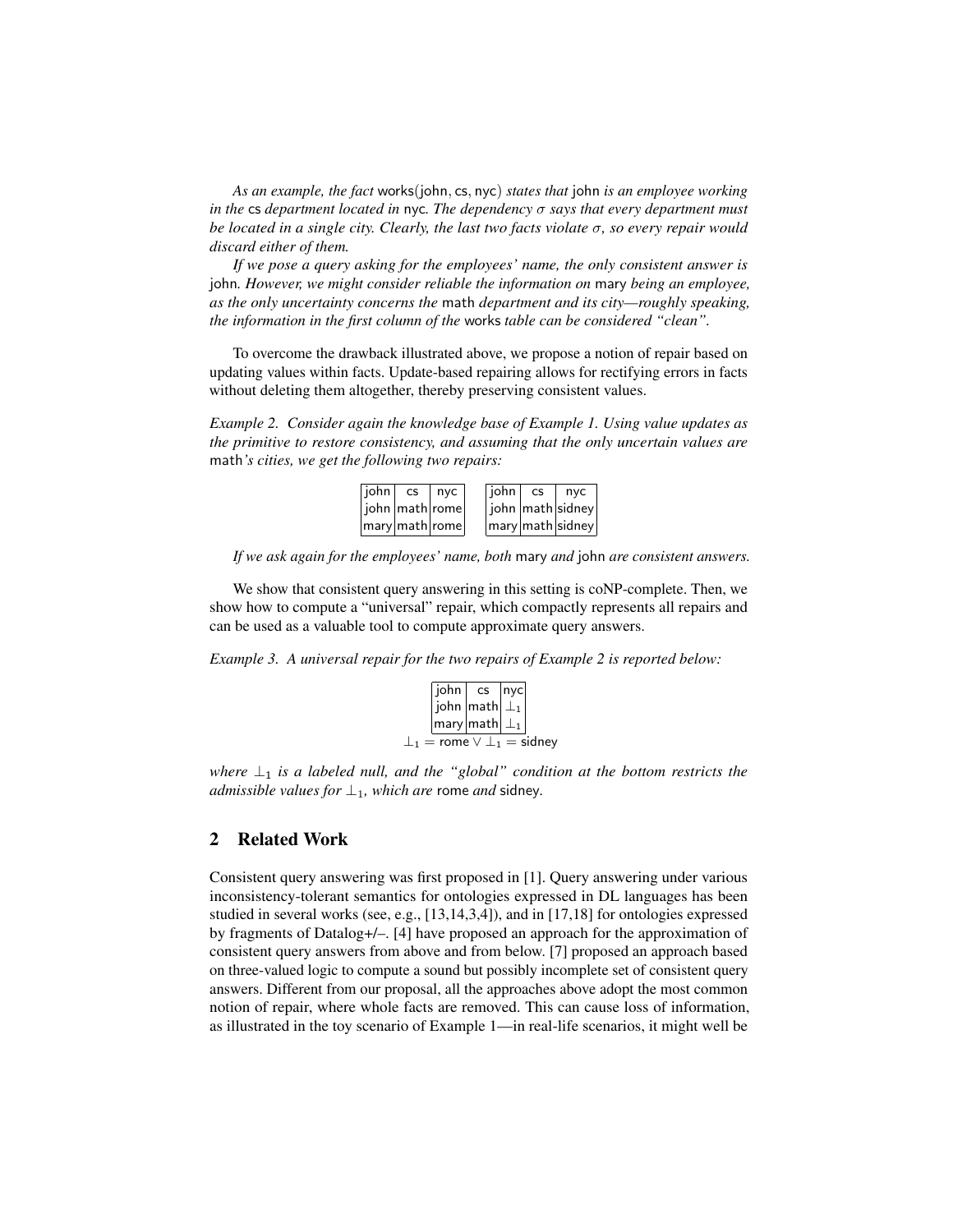the case that facts have much more attributes and only a few of them are involved in inconsistencies.

There have also been different proposals adopting a notion of repair that allows values to be updated [5,2,6]. Our repair strategy behaves similar to the one of [5] in that values on the right-hand side of functional dependencies (FDs) are updated. However, [5] focus on FDs only, while we consider more general EGDs, and they consider repairs that are minimal according to a specific cost model. [2] allow only numerical attributes to be updated, one primary key per relation is allowed, but keys are assumed to be satisfied by the original DB: thus, no repairing is possible w.r.t. keys, while we allow it, and we allow much more general constraints. Our repair strategy can be seen as an instantiation of the value-based family of policies proposed in [19], even though the two approaches differ in how multiple dependencies are handled, and while they focus on FDs only, we consider EGDs. [6] consider numerical databases and a different class of (aggregate) constraints. However, the main difference between this paper and the aforementioned ones is that none of them has investigated the approximate computation of consistent query answers.

Approximation algorithms providing sound but possibly incomplete query answers in the presence of nulls have been proposed in [11,15,16,9], but no dependencies are considered therein, and thus data is assumed to be consistent.

#### 3 Preliminaries

We assume the existence of the following pairwise disjoint (countably infinite) sets: a set Const of *constants*, a set Var of *variables*, and a set Null of *labeled nulls*. Nulls are denoted by the symbol ⊥ subscripted. A *term* is a constant, variable, or null. We also assume a set of *predicates*, disjoint from the aforementioned sets, with each predicate being associated with an *arity*, which is a non-negative integer.

An *atom* A is of the form  $p(t_1, \ldots, t_n)$ , where p is an *n*-ary predicate and the  $t_i$ 's are terms. We write an atom also as  $p(t)$ , where t is a sequence of terms. An atom without variables is also called a *fact*. An *instance* is a finite set of facts. A *database* is an instance containing constants only.

A *homomorphism* is a mapping h : Const ∪ Var ∪ Null → Const ∪ Var ∪ Null that is the identity on Const. Homomorphisms are also applied to atoms and set of atoms in the natural fashion, that is,  $h(p(t_1, \ldots, t_n)) = p(h(t_1), \ldots, h(t_n))$ , and  $h(S) = \{h(A) \mid$  $A \in S$  for every set S of atoms. A *valuation* is a homomorphism  $\nu$  whose image is Const, that is,  $\nu(t) \in$  Const for every  $t \in$  Const  $\cup$  Var  $\cup$  Null.

Conditional instances. *Conditional instances*(also known as "conditional tables" [12,8]) are instances augmented with conditions restricting the set of admissible values for nulls. Let  $\mathcal E$  be the set of all expressions, called *conditions*, that can be built using the standard logical connectives  $\land$ ,  $\lor$ ,  $\neg$ ,  $\Rightarrow$  and expressions of the form  $t_i = t_j$ , true, and false, where  $t_i, t_j \in \text{Const} \cup \text{Null}$ . We will also use  $t_i \neq t_j$  as a shorthand for  $\neg (t_i = t_j)$ . We say that a valuation  $\nu$  *satisfies* a condition  $\phi$ , denoted  $\nu \models \phi$ , if its assignment of constants to nulls makes  $\phi$  true. Formally, a *conditional instance* (CI) is a pair  $(I, \Phi)$ , where I is an instance and  $\Phi \in \mathcal{E}$ . The semantics of  $C = (I, \Phi)$  is given by the set of its *possible worlds*, that is, the set of databases  $pw(C) = \{v(I) | v$  is a valuation and  $v \models \Phi\}.$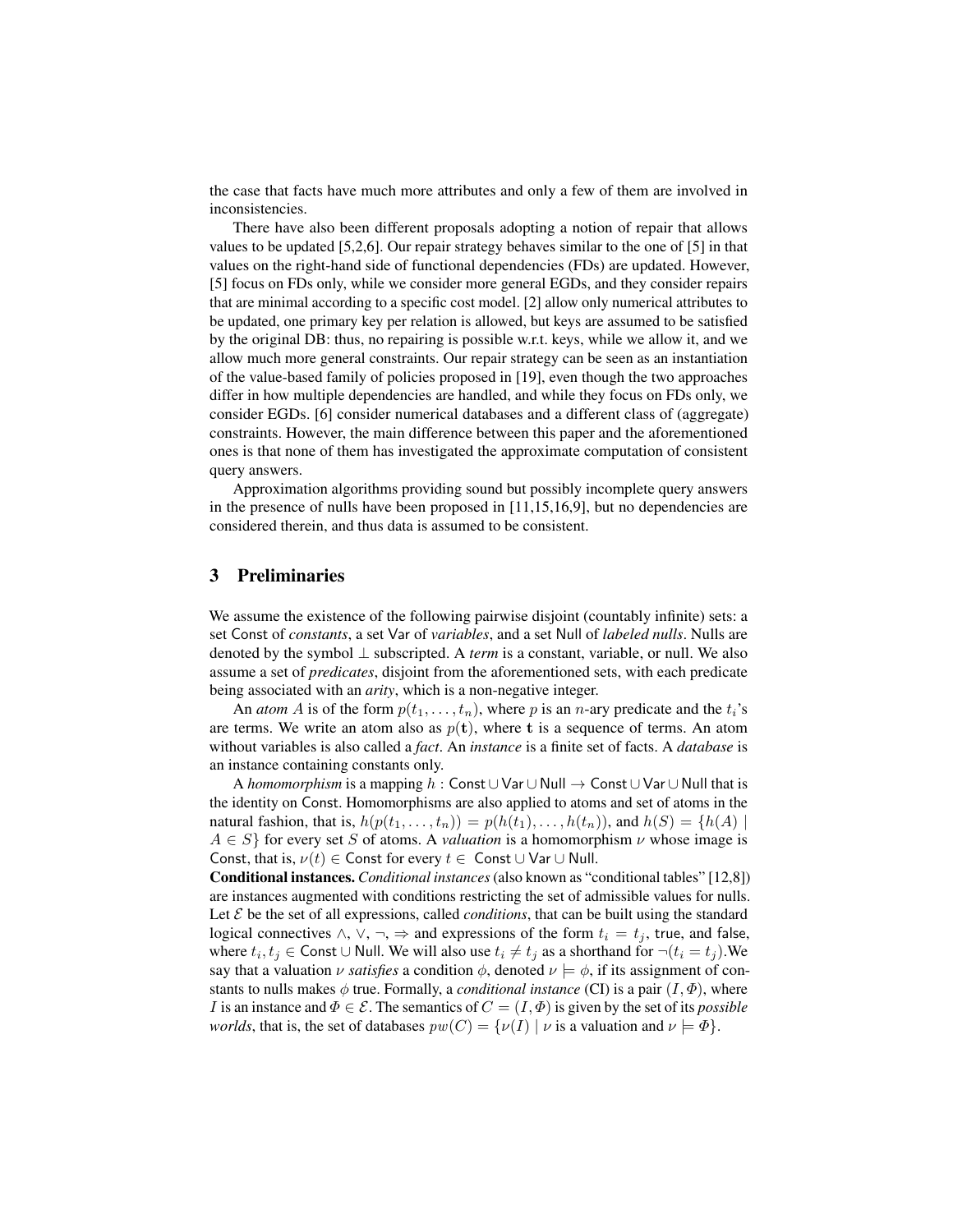Equality generating dependencies. An *equality generating dependency* (EGD) σ is a first-order formula of the form  $\forall x \varphi(x) \rightarrow x_i = x_j$ , where  $\varphi(x)$  is a conjunction of atoms (without labeled nulls) whose variables are exactly x, and  $x_i$  and  $x_j$  are variables from x. We call  $\varphi(x)$  the *body* of  $\sigma$ , and call  $x_i = x_j$  the *head* of  $\sigma$ . We will omit the universal quantification in front of dependencies and assume that all variables are universally quantified. With a slight abuse of notation, we sometimes treat a conjunction as the *set* of its atoms.

An instance I *satisfies*  $\sigma$ , denoted  $I \models \sigma$ , if whenever there exists a homomorphism h s.t.  $h(\varphi(\mathbf{x})) \subseteq I$ , then  $h(x_i) = h(x_j)$ . A instance I *satisfies* a set  $\Sigma$  of EGDs, denoted  $I \models \Sigma$ , if  $I \models \sigma$  for every  $\sigma \in \Sigma$ .

**Knowledge bases.** A *knowledge base* (KB) is a pair  $(D, \Sigma)$ , where D is a database and  $\Sigma$  is a finite set of EGDs. It is *consistent* if  $D \models \Sigma$ , otherwise it is *inconsistent*.

#### 4 Repairing and Querying Inconsistent KBs

In this section, we present our notion of repair and analyze the computational complexity of two central problems: repair checking and consistent query answering.

We start by defining the EGDs we consider. Let Σ be a set of EGDs. An *argument* of  $\Sigma$  is an expression of the form  $p[i]$ , where p is an n-ary predicate appearing in  $\Sigma$  and  $1 \leq i \leq n$ .

Definition 1 (Argument and dependency graphs). *The* argument graph *of a set* Σ *of EGDs is a directed graph*  $G_{\Sigma} = (V, E)$ *, where* V *is the set of all arguments of*  $\Sigma$ *, and* E contains a directed edge from  $p[i]$  to  $q[j]$  labeled  $\sigma$  *iff there is an EGD*  $\sigma \in \Sigma$  *such that:*

- $-$  *the body of*  $\sigma$  *contains an atom*  $p(t_1, \ldots, t_n)$  *such that either*  $t_i$  *is a constant or*  $t_i$  *is a variable occurring more than once in the body of* σ*, and*
- $-$  *the body of*  $\sigma$  *contains an atom*  $q(u_1, \ldots, u_m)$  *such that*  $u_j$  *is a variable also appearing in the head of* σ*.*

*The* dependency graph *of*  $\Sigma$  *is a directed graph*  $\Gamma_{\Sigma} = (\Sigma, \Omega)$ *, where*  $\Omega$  *is the set*  $\{(\sigma_1, \sigma_2) \mid G_{\Sigma} = (V, E) \wedge (p([i], q[j], \sigma_1), (q[j], r[k], \sigma_2) \in E\}.$  *We say that*  $\Sigma$  *is* acyclic *if its dependency graph is acyclic.*

In the following, we write  $\sigma_i < \sigma_j$  if  $(\sigma_i, \sigma_j) \in \Omega$  or there is  $\sigma_k$  such that  $\sigma_i < \sigma_k$  and  $\sigma_k < \sigma_j$ .

*Example 4. Consider the following set of EGDs* Σ*:*

 $\sigma_1\colon$  works $({\mathsf{X}}, {\mathsf{Y}}_1, {\mathsf{Z}}_1) \wedge$  works $({\mathsf{X}}, {\mathsf{Y}}_2, {\mathsf{Z}}_2) \to {\mathsf{Y}}_1 = {\mathsf{Y}}_2$  $\sigma_2\colon$  works $(\mathsf{X}_1,\mathsf{Y},\mathsf{Z}_1)\wedge$  works $(\mathsf{X}_2,\mathsf{Y},\mathsf{Z}_2)\to\mathsf{Z}_1=\mathsf{Z}_2$ 

*Then,*  $G_{\Sigma}$  *has two edges: one from works*[1] *to* works[2] *labeled*  $\sigma_1$ *, and another one from* works[2] *to* works[3] *labeled*  $\sigma_2$ *. Moreover,*  $\Gamma_{\Sigma}$  *has only the edge* ( $\sigma_1, \sigma_2$ )*. Thus,*  $\Sigma$ *is acyclic and a topological sorting of EGDs is*  $(\sigma_1, \sigma_2)$ *.*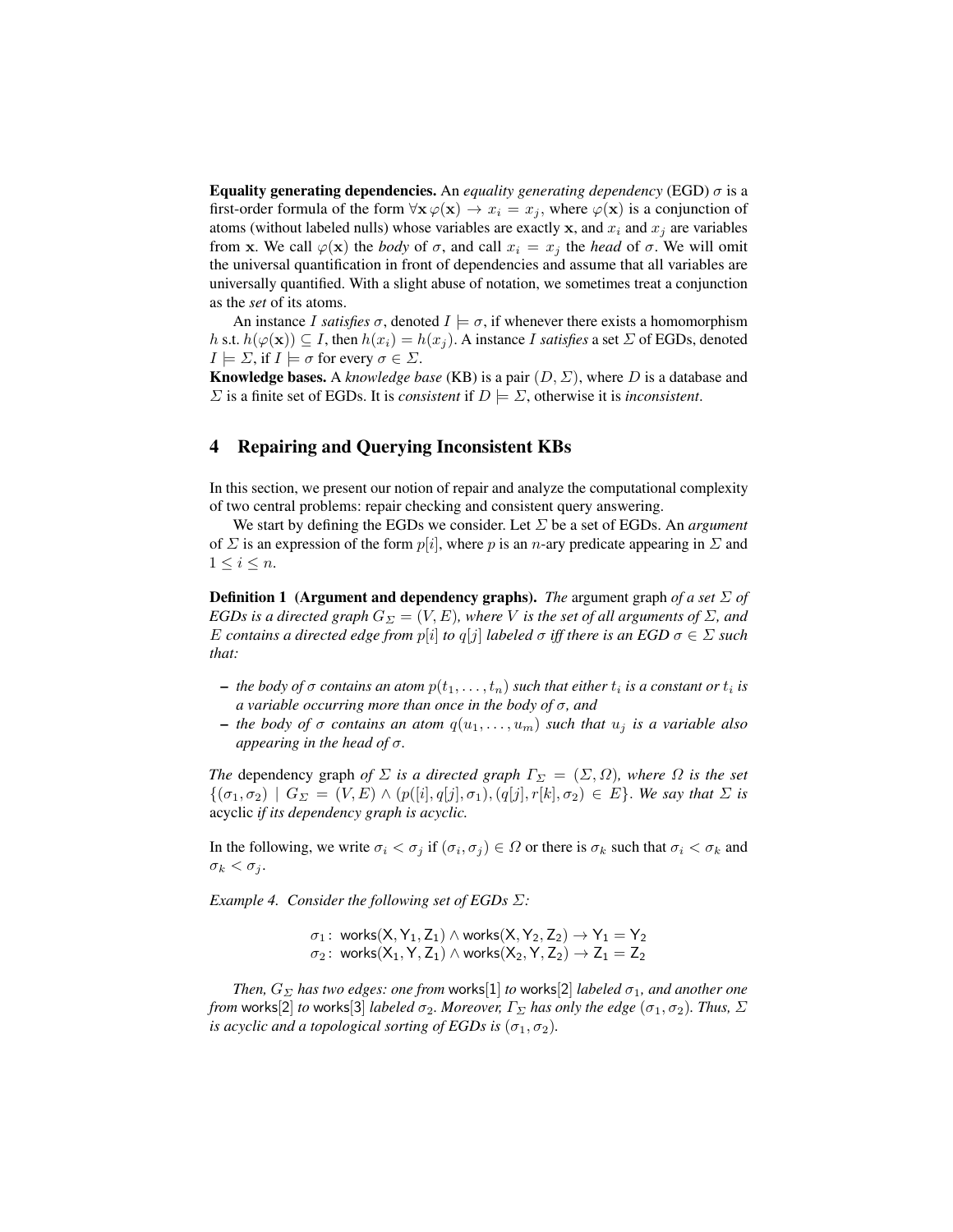In the rest of the paper we consider acyclic sets of EGDs only. Thus, from now on,  $\Sigma$  is understood to be acyclic. Before introducing our notion of repair, we provide some intuitions in the following example.

*Example 5. Consider the database below and the set of EGDs of Example 4.*

| john | CS | rome l                                 |
|------|----|----------------------------------------|
|      |    | john   math   rome                     |
|      |    | $ \text{mary} $ math $ \text{sidney} $ |

*By enforcing*  $\sigma_1$  *into the first two facts, either* cs *or* math *can be chosen as* john's *department. If the latter is chosen, then the database D' below is obtained.* 

*Suppose now that*  $\sigma_2$  *is enforced into the last two facts of D'. Then, either rome*  $\alpha$  sidney *can be chosen as* math's *city. If the former is chosen, then the database*  $D''$ *below is obtained.*

|  | john   math   rome                               |                                        | john math rome                         |  |
|--|--------------------------------------------------|----------------------------------------|----------------------------------------|--|
|  | $D' =  $ john   math   rome                      | $D'' =  \text{iohn} \text{math} $ rome |                                        |  |
|  | $\vert$ mary $\vert$ math $\vert$ sidney $\vert$ |                                        | $\vert$ mary $\vert$ math $\vert$ rome |  |

*No further dependency enforcement is applicable at this point and thus D<sup><i>n*</sup> *is a repair.* 

When repairing inconsistent databases, conditional instances can be used to keep track of which values must be equal and which constants can be assigned to nulls. For instance, in Example 5 above, after the last dependency enforcement, we have to make sure that the last column contains the same city (which can be either rome or sidney).

Below we introduce the technical definitions, starting with a *repair step*.

**Definition 2 (Repair step).** Let  $(I, \Phi)$  be a CI,  $\Sigma$  a set of EGDs, and  $\sigma$  an EGD  $\varphi(\mathbf{x}) \to x_i = x_j \in \Sigma$ . Let h be a homomorphism s.t.  $h(\varphi(\mathbf{x})) \subseteq h(I)$ ,  $h \models \Phi$ , and  $h(x_i) \neq h(x_j)$ .

*Moreover, let*  $\perp_m$  *be a fresh null and*  $(I', \Phi')$  *the CI obtained from*  $(I, \Phi)$  *as follows:* 

- *1. for each fact*  $p(u_1, ..., u_n)$  *in I*, *if*  $\varphi(\mathbf{x})$  *contains an atom*  $p(t_1, ..., t_n)$  *s.t.*  $h(p(t_1, ..., t_n))$  =  $h(p(u_1, ..., u_n))$ , then for every  $1 \le k \le n$ , if  $t_k \in \{x_i, x_j\}$ , *− replace*  $u_k$  *in*  $p(u_1, ..., u_n)$  *with* ⊥<sub>*m</sub>*;</sub>
- $\mathbf{v} \mathbf{i} f u_k \in \mathbb{N}$ ull, *replace every occurrence of*  $u_k$  *elsewhere with* ⊥<sub>*m</sub>*;</sub>
- 2. *Either*  $\Phi' = \Phi \wedge (\perp_m = h(x_i))$  *or*  $\Phi' = \Phi \wedge (\perp_m = h(x_j)).$

*We say that*  $(I, \Phi) \xrightarrow{\sigma, h} (I', \Phi')$  *is a* repair step.

Intuitively, a repair step enforces an EGD that is not satisfied by the knowledge base. A *repair sequence* of a knowledge base  $(D, \Sigma)$  is a (possibly empty) finite sequence

of repair steps  $C_i \stackrel{\sigma_i,h_i}{\longrightarrow} C_{i+1}$   $(0 \le i < m)$  such that  $C_0 = (D,$  true) and  $\sigma_i \in \Sigma$  for every *i*. We also say that the repair sequence is *from*  $C_0$  *to*  $C_m$ . We call  $C_m$  the *result* of the repair sequence. Also, we say that the repair sequence is *maximal* if there does not exist a repair step of the form  $C_m \stackrel{\sigma_m,h_m}{\longrightarrow} C_{m+1}.$ 

It is easy to see that for each repair step  $(I, \Phi) \stackrel{\sigma, h}{\longrightarrow} (I', \Phi')$ , if  $h'$  is a homomorphism s.t.  $h' \models \Phi'$ , then it assigns constants to nulls as dictated by  $\Phi'$  (see item 2 of Definition 2).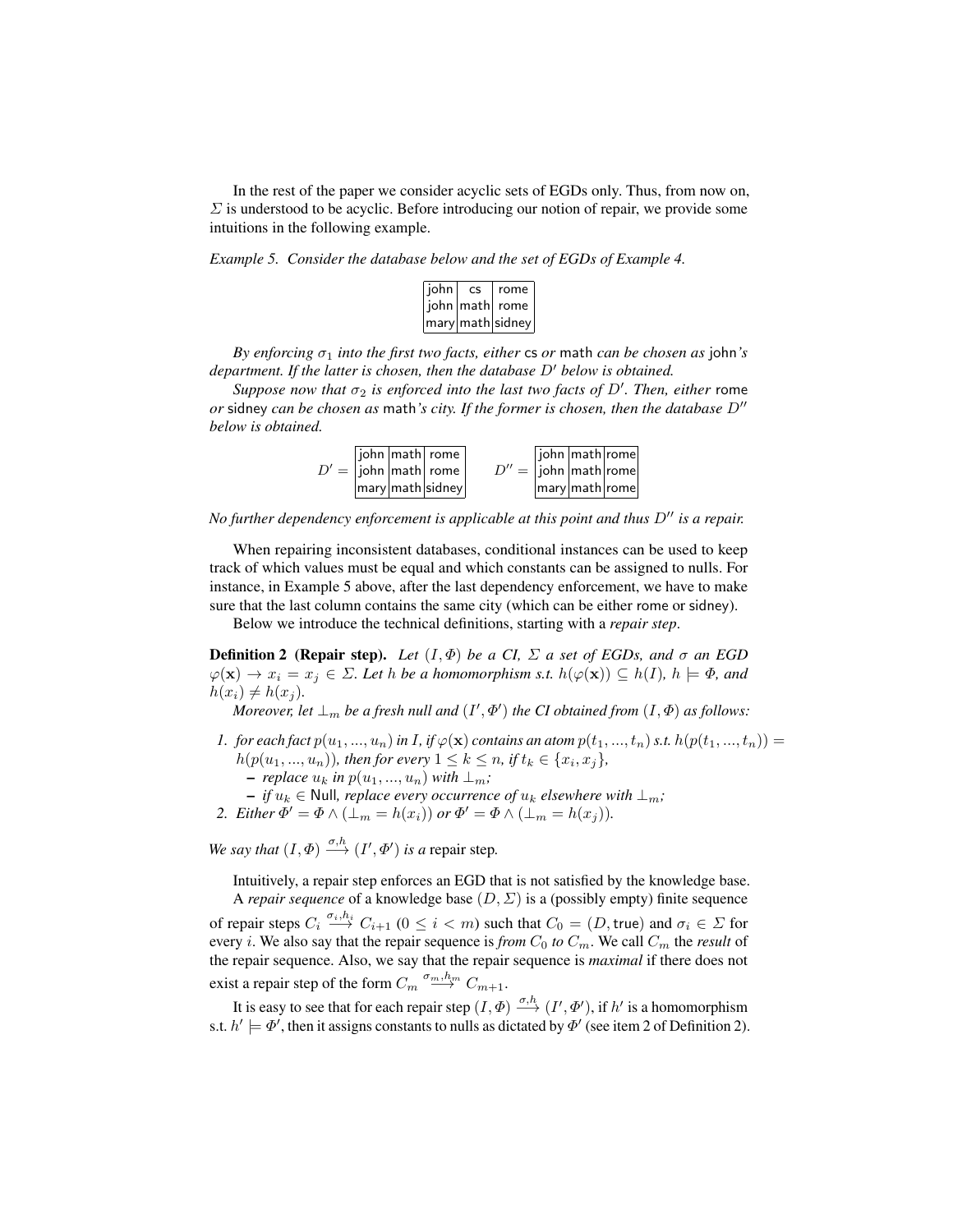Thus, all  $h'$  satisfying  $\Phi'$  yield the same database  $h'(I')$ . For any conditional instance  $(I, \Phi)$ , we use the notation  $\Phi(I)$  to denote the database derived from I by iteratively replacing nulls with constants or other nulls as dictated by  $\Phi$ .

For ease of presentation, we assume that one can keep of a given fact  $f$  in the database during the repair process despite the value changes. Thus, we use  $D[f, i]$ to denote the  $i$ -th term of a fact  $f$  in a database  $D$ . Given a repair sequence  $S$  from  $C_0 = (D, \text{true})$  to  $C_m = (I_m, \Phi_m)$ , we define the set of changes made by S as  $update(S) = \{(f, i) | D[f, i] \neq \Phi_m(I_m)[f, i]\}$ , where f is a fact of the database.

*Example 6. Consider the database of Example 5 and the set of EGDs of Example 4. By enforcing first*  $\sigma_1$  *using the first two facts, then*  $\sigma_2$  *using the last two facts, and finally*  $\sigma_2$ *using the first two facts, we get, respectively, the CIs*  $C_1$ ,  $C_2$  *and*  $C_3$  *reported below:* 



*No further repair steps are applicable at this point. Notice that*  $\perp_3$  = sidney *can be deleted from the condition of* C<sup>3</sup> *because it does not play a role anymore. A repair is obtained from* C<sup>3</sup> *by replacing every occurrence of* ⊥<sup>1</sup> *with* math*, and every occurrence of* ⊥<sup>4</sup> *with* rome*.*

**Definition 3 (Repair).** A repair *for a knowledge base*  $K = (D, \Sigma)$  *is a database*  $\Phi(J)$ *such that there exists a maximal repair sequence* S of K from  $(D, true)$  *to*  $(J, \Phi)$  *and*  $update(S)$  *is minimal w.r.t.*  $\subset$ *.* 

We use  $repair(D, \Sigma)$  to denote the set of all repairs of a knowledge base  $(D, \Sigma)$ . Every repair is indeed consistent [10].

The *consistent answers* to a query Q over a knowledge base (D, Σ) are defined in the standard way as follows:  $Q(D, \Sigma) = \bigcap \{ Q(D') \mid D' \in repair(D, \Sigma) \}.$ 

In the context of managing inconsistent knowledge bases, two fundamental problems are *repair checking* and *consistent query answering*, which are defined as follows. Let  $(D, \Sigma)$  be a knowledge base,  $D'$  a database,  $Q$  a query, and  $f$  a fact of constants. Then, the following two problems are defined: *repair checking*: decide whether  $D' \in$ *repair*  $(D, \Sigma)$ ; *consistent query answering*: decide whether  $f \in Q(D, \Sigma)$ .

Repair checking is in PTIME while conjunctive query answering is coNP-complete in the data complexity [10].

[10] introduced the notion of a *universal repair*, which is a compact representation of all repairs for a given knowledge base, and can be computed in polynomial time. An example is provided below.

*Example 7. Consider the database of Example 5 and the EGDs of Example 4. The following CI is a universal repair:*

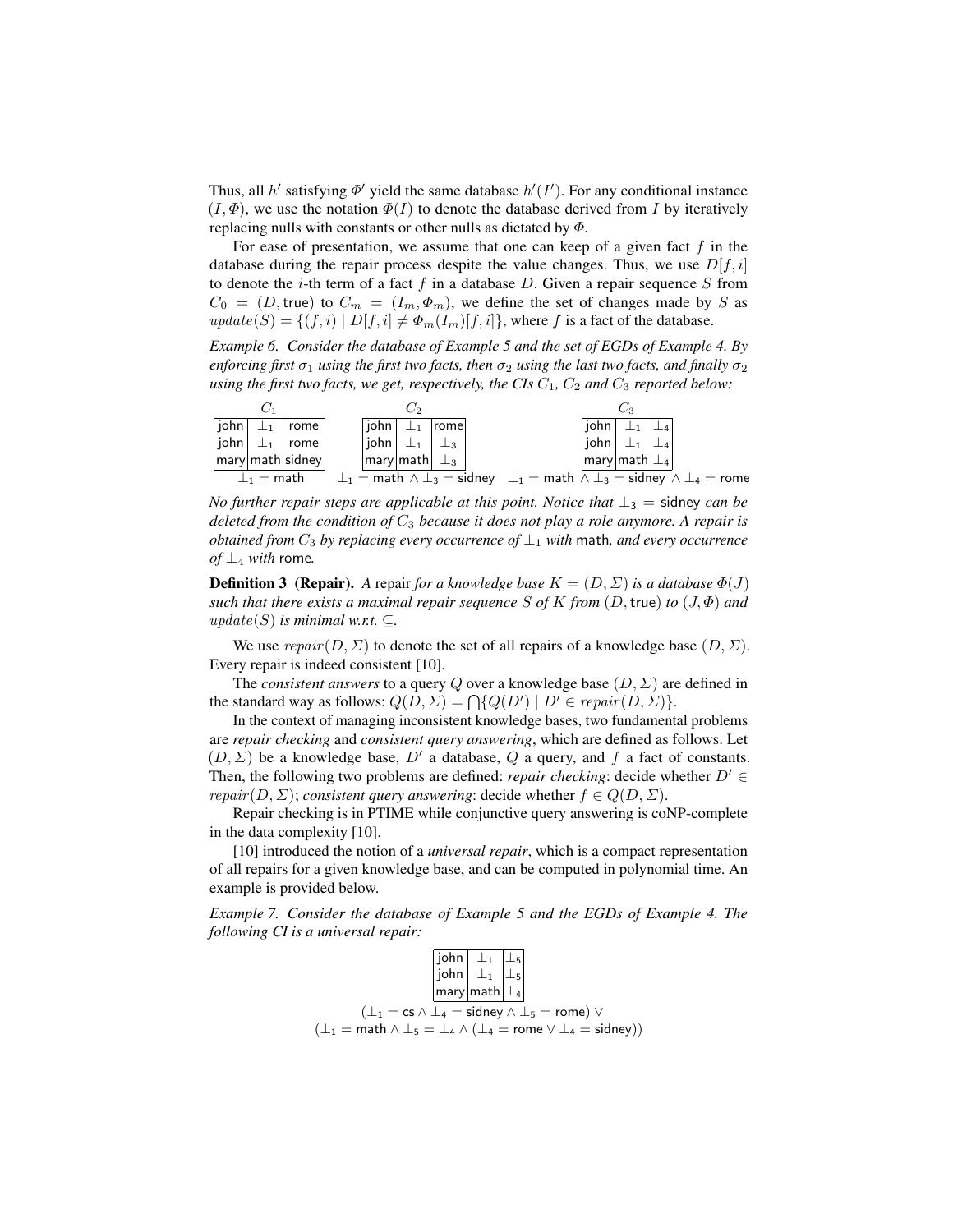### 5 Approximation Algorithm

Since consistent query answering in intractable in our framework, [10] developed a polynomial time approximation algorithm to compute a sound (but possibly incomplete) set of consistent query answers. The basic idea is illustrated in the following example.

*Example 8. Consider the knowledge base of Example 1 and the query asking for the pairs of departments located in different cities.*

*A universal repair, say* U*, is shown in Example 3. The first step of the approximation algorithm consists in assigning the "local condition"* true *to every fact of* U *as follows:*

|                                          |  | john  cs  nyc  true                                          |  |  |  |
|------------------------------------------|--|--------------------------------------------------------------|--|--|--|
|                                          |  | $\vert$ john $\vert$ math $\vert \perp_1 \vert$ true $\vert$ |  |  |  |
|                                          |  | $ \textsf{mary} $ math $ \perp_1 $  true $ \textsf{ }$       |  |  |  |
| $\perp_1$ = rome $\vee \perp_1$ = sidney |  |                                                              |  |  |  |

*Then, the "conditional evaluation" (cf. [8,10] for more details) of the query is performed roughly speaking, it means that the query is evaluated using conditions that express how facts are derived. The result is the following set of facts associated with conditions:*

| CS              | cs $\ $ true $\wedge$ true $\wedge$ nyc $\neq$ nyc                                                            |
|-----------------|---------------------------------------------------------------------------------------------------------------|
| $\mathsf{CS}\,$ | $\ \textsf{math}\ $ true $\wedge$ true $\wedge$ nyc $\neq \perp_1$                                            |
|                 | $ \mathsf{math}  \; \mathsf{cs} \;    \mathsf{true} \wedge \mathsf{true} \wedge \perp_1 \neq \mathsf{nyc}   $ |
|                 | $ \mathsf{math} $ math $ \mathsf{math} \ $ true $\wedge$ true $\wedge \perp_1 \neq \perp_1 $                  |

*Finally, conditions are evaluated in such a way that each of them yields one of the truth values* true*,* false*,* unknown*. If the evaluation of a fact's condition yields* true*, then the fact is a consistent query answer. In the scenario above, the approximate consistent answers are* (cs, math) *and* (math, cs)*, which are indeed consistent query answers.*

#### 6 Conclusion

We proposed a framework for query answering over inconsistent KBs that is based on *(i)* a notion of repair that preserves more information than classical repair strategies, *(ii)* a compact representation of all repairs called universal repair, *(iii)* an approximation algorithm to compute under-approximations of consistent query answers.

As a direction for future work, we plan to investigate further approximation algorithms based on different conditions' evaluations. Another issue to be investigated is the generalization of our framework to more general classes of dependencies, such as TGDs or arbitrary EGDs.

#### **References**

1. Marcelo Arenas, Leopoldo E. Bertossi, and Jan Chomicki. Consistent query answers in inconsistent databases. In *Symposium on Principles of Database Systems (PODS)*, pages 68–79, 1999.